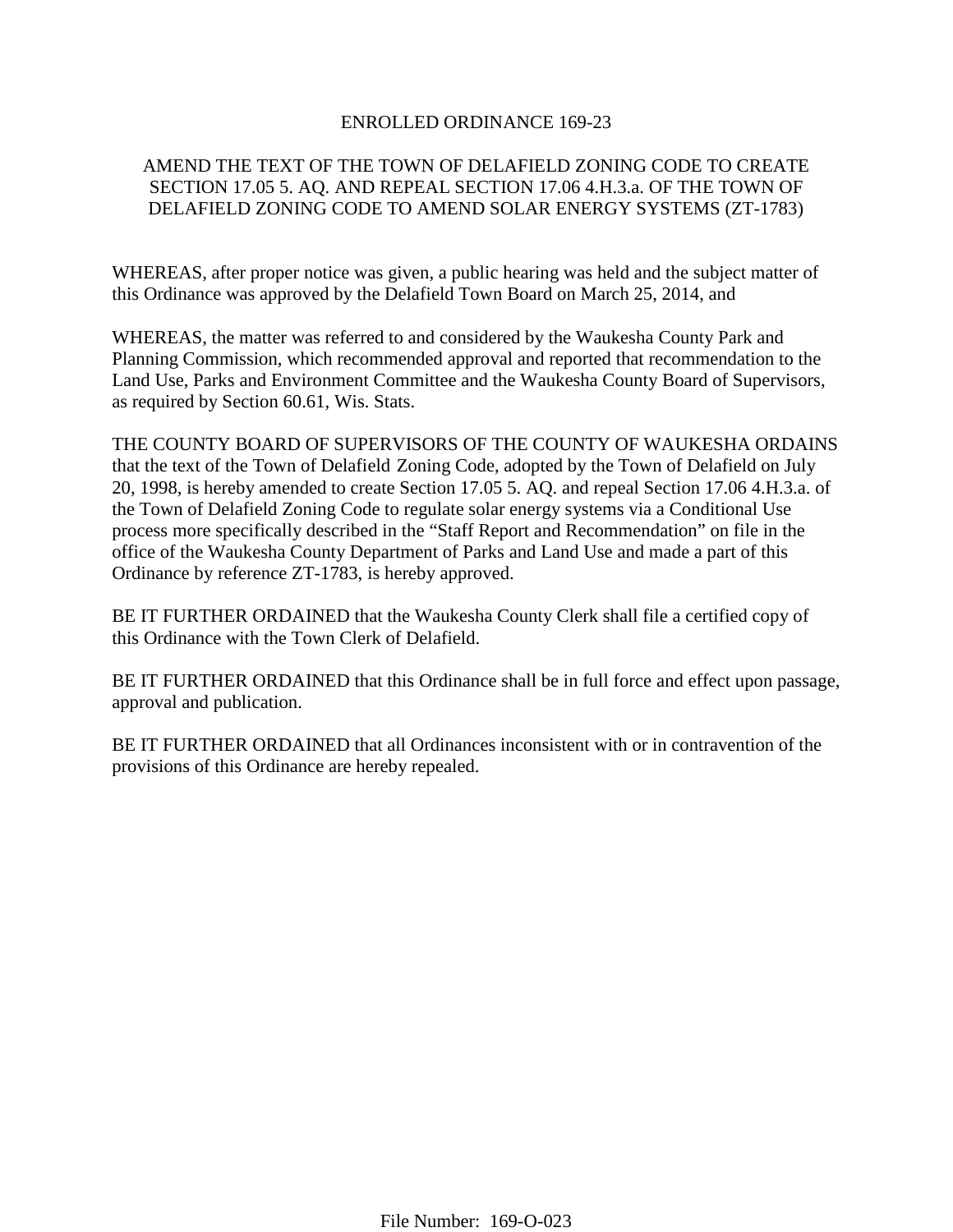# AMEND THE TEXT OF THE TOWN OF DELAFIELD ZONING CODE TO CREATE SECTION 17.05 5. AO. AND REPEAL SECTION 17.06 4.H.3.a. OF THE TOWN OF DELAFIELD ZONING CODE TO AMEND SOLAR ENERGY SYSTEMS (ZT-1783)

Presented by: Land Use, Parks, and Environment Committee

Walter L. Kolb, Chair **Jim Batzko** Jennifer A. Grant eith Hammit J) Eric Highum <u>(auline</u> Pauline T. Jaske Wellinger Thomas J. Schellinger

The foregoing legislation adopted by the County Board of Supervisors of Waukesha County, Wisconsin, was presented to the County Executive on:

9014 Date Kathleen Novack, County Clerk

The foregoing legislation adopted by the County Board of Supervisors of Waukesha County, Wisconsin, is hereby: Approved: Vetoed:  $\overline{\phantom{a}}$ Date:

Daniel P. Vrakas, County Executive

169-O-023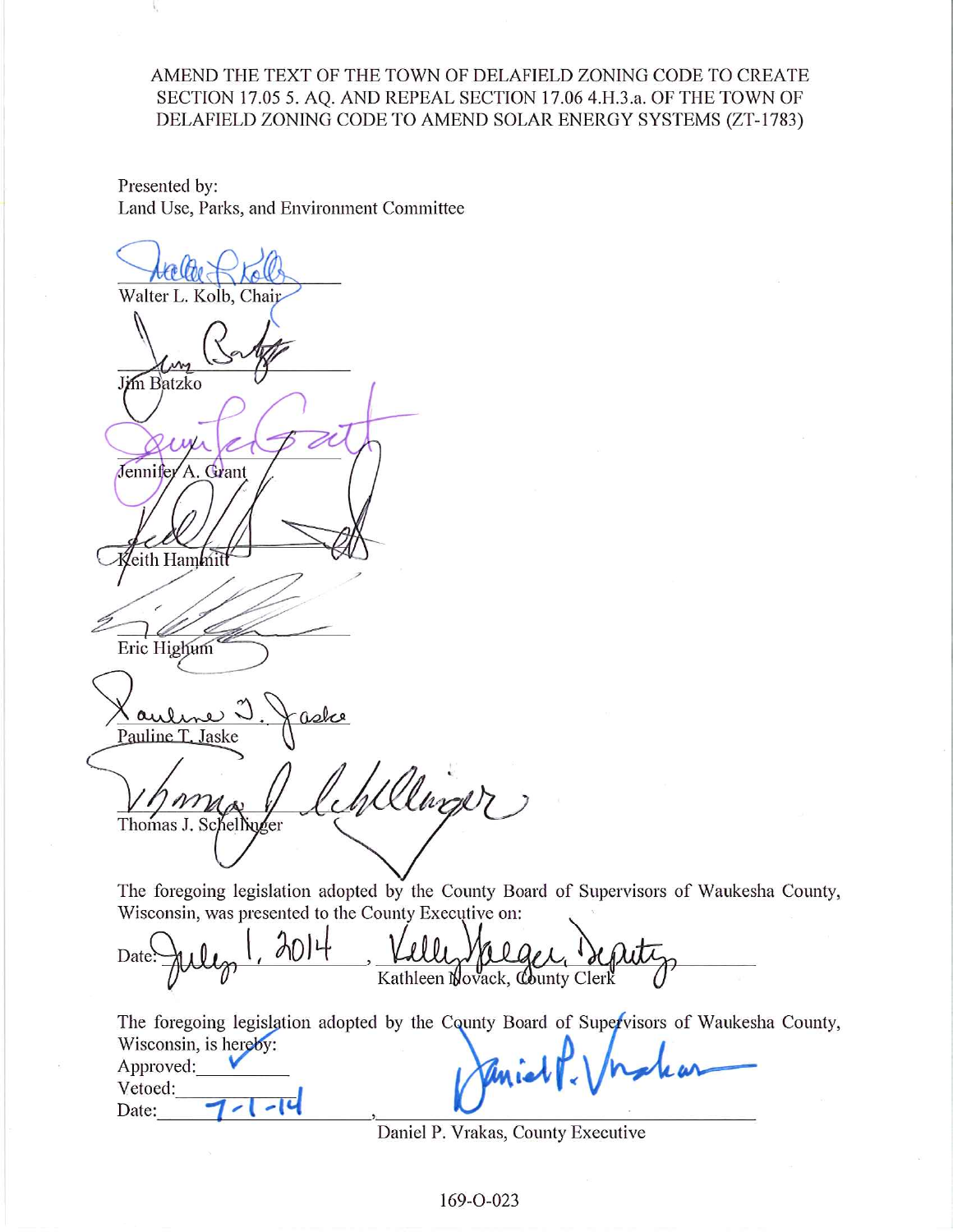# **COMMISSION ACTION**

The Waukesha County Park and Planning Commission after giving consideration to the subject matter of the Ordinance to amend the Town of Delafield Zoning Code hereby recommends approval of (ZT-1783 Town of Delafield Board) in accordance with the attached "Staff Report and Recommendation".

File Number: 169-O-023

# PARK AND PLANNING COMMISSION

May 15, 2014

ang Robert Peregrine, Chairperson

Jim Siepmann, Vice Chairperson

Al tivl

William Mitchell

 $\frac{\mathbf{H}}{\mathbf{H}}$ 

Gary Goodchild

hallo WALTER LIKOLB

 $\alpha N$ Patin  $Q$ .

Pat Haukohl

 $\zeta$ 

**Fritz Ruf** 

 $\overline{2}$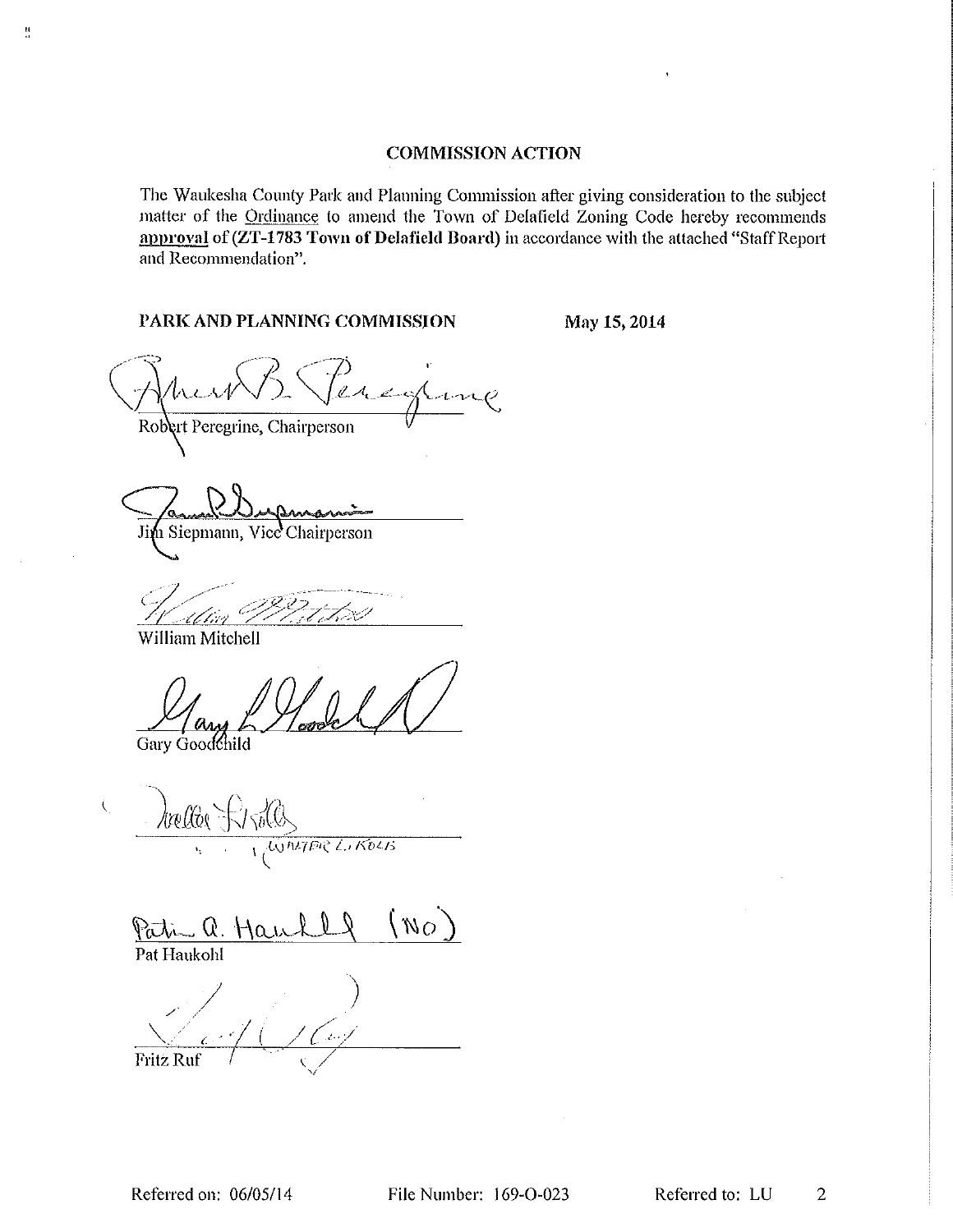# WAUKESHA COUNTY DEPARTMENT OF PARKS AND LAND USE STAFF REPORT AND RECOMMENDATION TEXT AMENDMENT

#### FILE NO.:

ZT-1783

#### DATE:

May 15, 2014

PETITIONER:

Town of Delafield Board Town of Delafield Hall N14 W30782 Golf Road Delafield, WI, 53018

#### **NATURE OF REQUEST:**

Text amendment to create Section 17.05 5, AQ, and repeal Section 17.06 4.H.3.a. of the Town of Delafield Zoning Code to regulate solar energy systems via a Conditional Use process.

#### PUBLIC HEARING DATE:

March 11, 2014.

#### **PUBLIC REACTION:**

None.

#### TOWN PLAN COMMISSION:

On January 7, 2014, the Town of Delafield Plan Commission recommended in favor of the proposed amendment.

#### **TOWN BOARD ACTION:**

On March 25, 2014, the Town of Delafield Board voted to approve the proposed ordinance, as recommended by the Town Plan Commission.

#### BACKGROUND AND SUMMARY OF CHANGES

The Town of Delafield is proposing text amendments to the Town of Delafield Zoning Code in order to revise ordinance language to be consistent with statutory guidelines for how solar energy systems can be regulated. The current Town Ordinance provides a process for consideration of solar energy systems within the "Structures other than Buildings" section, which also addresses other miscellaneous structures such as retaining walls, signs and swimming pools. The proposed ordinance would remove solar energy systems from that section of the code and the Conditional Use section of the ordinance would be amended to allow for such systems as an additional type of use that can be considered via the Conditional Use process.

In proposing this change, the Town would eliminate language that is now inconsistent with statutory requirements relative to the regulation of solar energy systems. Specifically, the existing special use language describes that the Town Board can base its approval determination upon such factors as effect on property values and physical attractiveness. State law now allows for only a narrow range of issues that can be considered in placing conditions on a system or that may be used as the basis for a denial of a system. The Town is specifying that such systems are exempt from conventional zoning provisions such as height, location, etc. unless enforcement of such standards will serve to protect public health or safety. Ordinance language also specifies that imposed restrictions cannot significantly increase the cost of the system or significantly decrease its efficiency and imposed restrictions must allow for an alternative system of comparable cost and efficiency.

The County similarly requires a Conditional Use process for solar energy systems that produce more power than is used on a given site. The County zoning ordinances allow solar energy systems that only produce power for on-site use via an administrative Zoning Permit process.

File Number: 169-O-023

Referred to: LU 3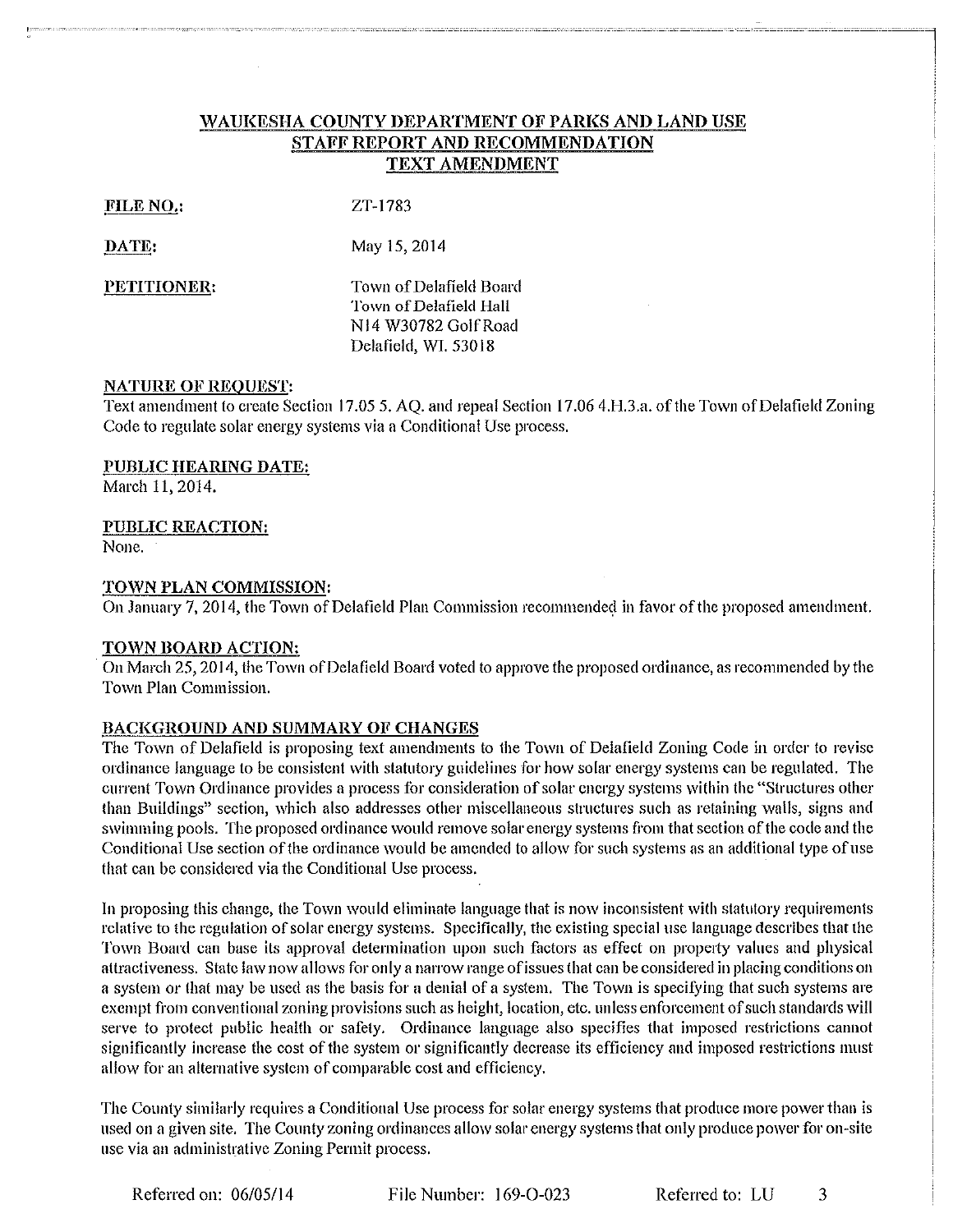#### ZT-1783 Town of Delafield Text Amendments

#### **STAFF RECOMMENDATION:**

It is the opinion of the Planning and Zoning Division Staff that the proposed ordinance to amend the Town of Delafield Zoning Ordinance be approved, as presented. The proposed amendments will bring the Town Ordinance into compliance with the statutory requirements for regulation of such systems. The proposed Conditional Use process will ensure that proposed solar energy systems are not harmful to public health and safety.

Respectfully submitted,

# Jason Fruth

**Jason Fruth** Planning and Zoning Manager

Attachment: Town Ordinance

N:\PRKANDLU\Planning and Zoning\Rezones\Staff`Reports\1783 Text Amendment dlt.doc

4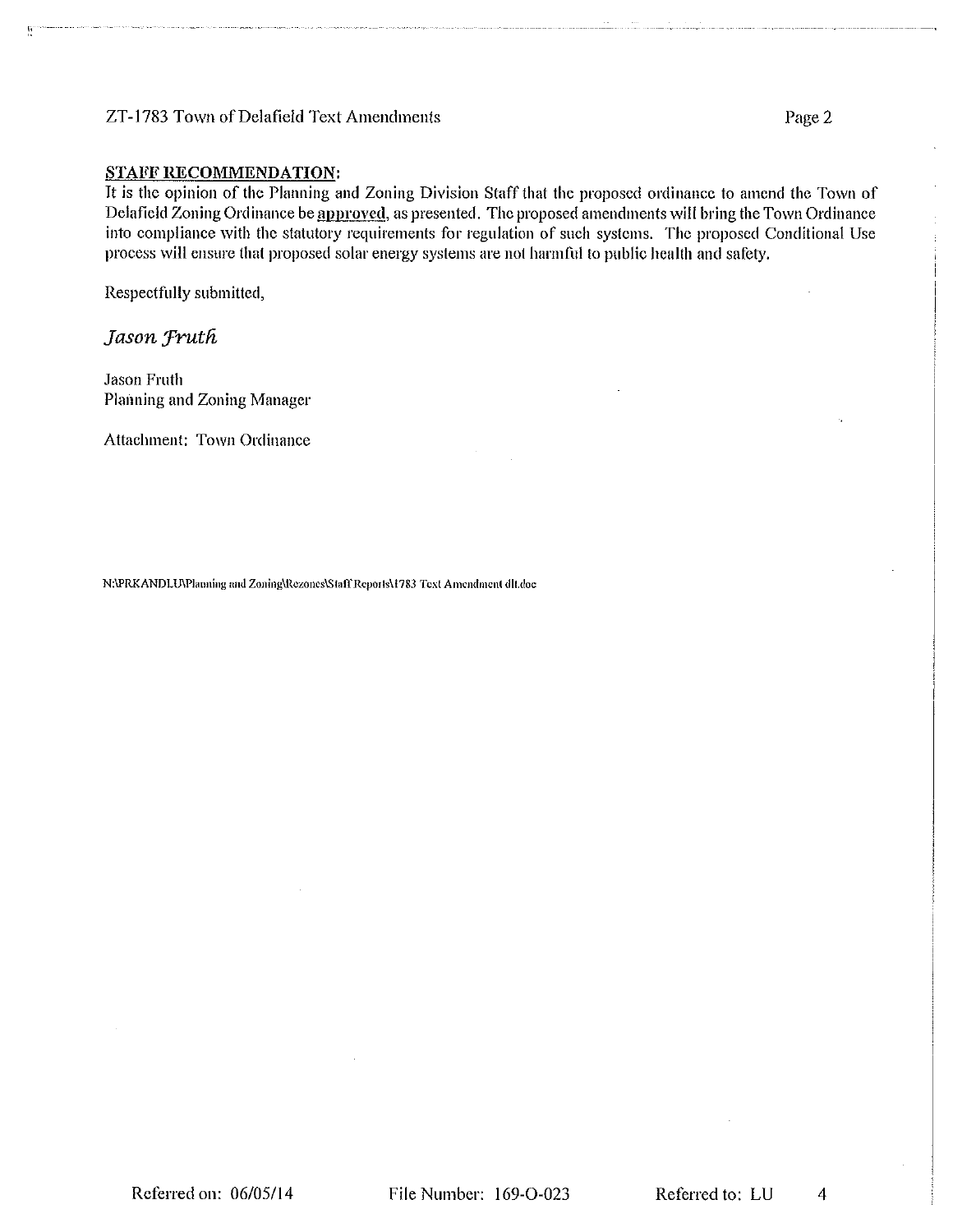**STATE OF WISCONSIN** 

# TOWN OF DELAFIELD

**WAUKESHA COUNTY** 

# ORDINANCE NO. 2014-02

# AN ORDINANCE TO CREATE SECTION 17.05 5, AQ. AND TO REPEAL SECTION 17.06 4. H. 3. a. OF THE TOWN OF DELAFIELD ZONING ORDINANCE. TO REGULATE SOLAR ENERGY SYSTEMS AS A CONDITIONAL USE IN THE TOWN OF DELAFIELD

WHEREAS, the Town Attorney for the Town of Delafield has recommended that the Town of Delafield Town Board consider adopting regulations to address solar energy systems in a manner that is consistent with State law; and

WHEREAS, the Town of Delafield Town Board has initiated this zoning amendment pursuant to Section 17.10 5. A, and B, of the Town of Delafield Zoning Ordinance, and has referred the matter to the Town Plan Commission pursuant to Section 17.10 5. E. of the Town of Delafield Zoning Code; and

WHEREAS; the Town of Delafield Town Board held a public hearing regarding the proposed amendment on or about  $M$  arch  $\left| \frac{1}{20} \right|$ , upon due notice as required by Section 17.10 5. F, and Section 17.10 6, of the Town of Delafield Zoning Code: and

WHEREAS, solar energy systems are subject to particular limitations on municipal review authority, pursuant to Section 66.0401(1m), Wisconsin Statutes, and these limitations require the municipality to consider the facts of an individual situation to make case-by-case restrictions for individual applications, as described for example in the case of Ecker Brothers v. Calumet County, 321 Wis. 2d 51 (Ct. App. 2009); and

WHEREAS, by this ordinance the Town of Delafield Town Board intends to allow for individualized consideration of solar energy systems to the extent permitted by State law: and

WHEREAS, the Town Board of the Town of Delafield, having carefully reviewed the recommendation of the Plan Commission, having determined that all procedural requirements and notice requirements have been satisfied, and having given the matter due consideration, and having based its determination on the effect of the zoning amendment on the health, safety and welfare of the community, and having given due consideration to the municipal problems involved as well as the impact on surrounding properties as to noise, dust, smoke and odor, hereby determines that the zoning amendment will not violate the spirit or intent of the Zoning Code for the Town of Delafield, will not be contrary to the public health, safety or general welfare of the Town

1

Referred on: 06/05/14

File Number: 169-0-023

Referred to: LU

5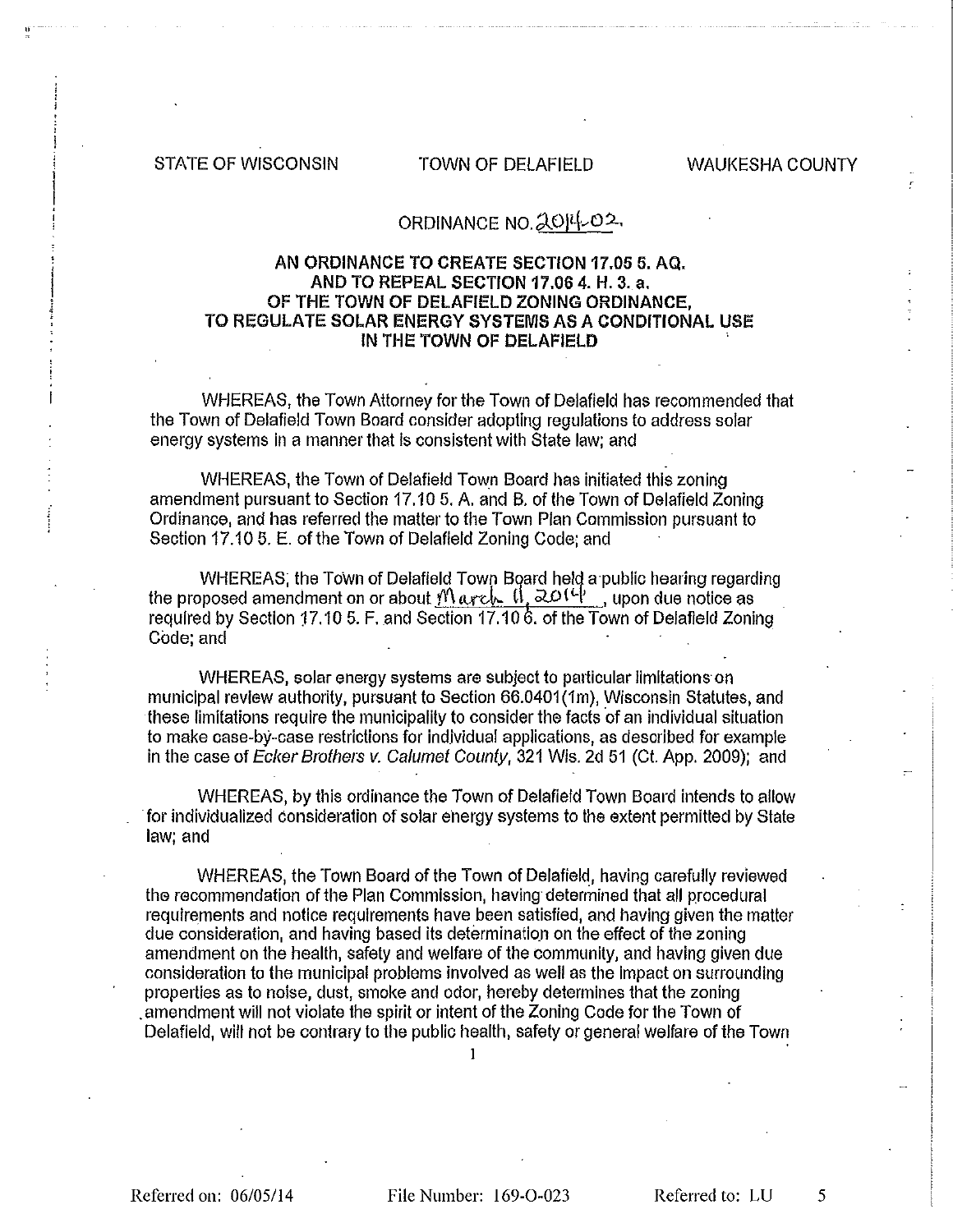of Delafield, will not be hazardous, harmful, noxious, offensive or a nuisance by reason of noise, dust, smoke, odor or other similar factors and will not for any other reason cause a substantial adverse effect on the property values and general desirability of properties affected by these zoning amendments, and further finds that these amendments will be consistent with the Town of Delatield Comprehensive Plan.

NOW, THEREFORE, the Town Board of the Town of Delafield, Waukesha County, Wisconsin DOES HEREBY ORDAIN AS FOLLOWS:

SECTION 1: Chapter 17 of the Town of Delafield Zoning Code entitled, "Zoning Ordinance," Section 17.05, entitled "Conditional Uses," subsection 5., entitled "Conditional Uses Permitted," subsection AQ., is hereby created as follows:

#### AQ. Solar Energy Systems

Where Permitted. Subject to the provisions of this 1. subsection AQ., solar energy systems as defined in Wisconsin Statutes Section 13.48(2)(h) 1. g. are a conditional use which may be permitted in any district in the Town of Delafield.

#### $2.$ **Conditions Under Which Permitted.**

- District Regulations. The location, height, area, yard,  $a<sub>1</sub>$ parking, loading, traffic and highway access and other regulations of the district in which the use is located shall not apply to the solar energy system, unless the Town Board finds that the restriction satisfies one of the following conditions:
	- Serves to preserve or protect the public health i. or safety.
	- il. It does not significantly increase the cost of the system or significantly decrease its efficiency.
	- iii. It allows for an alternative system of comparable cost and efficiency.

If one or more of the foregoing conditions is found to apply with regard to any such restriction of this Code, then such restriction shall apply to the solar energy system.

Referred to: LU

6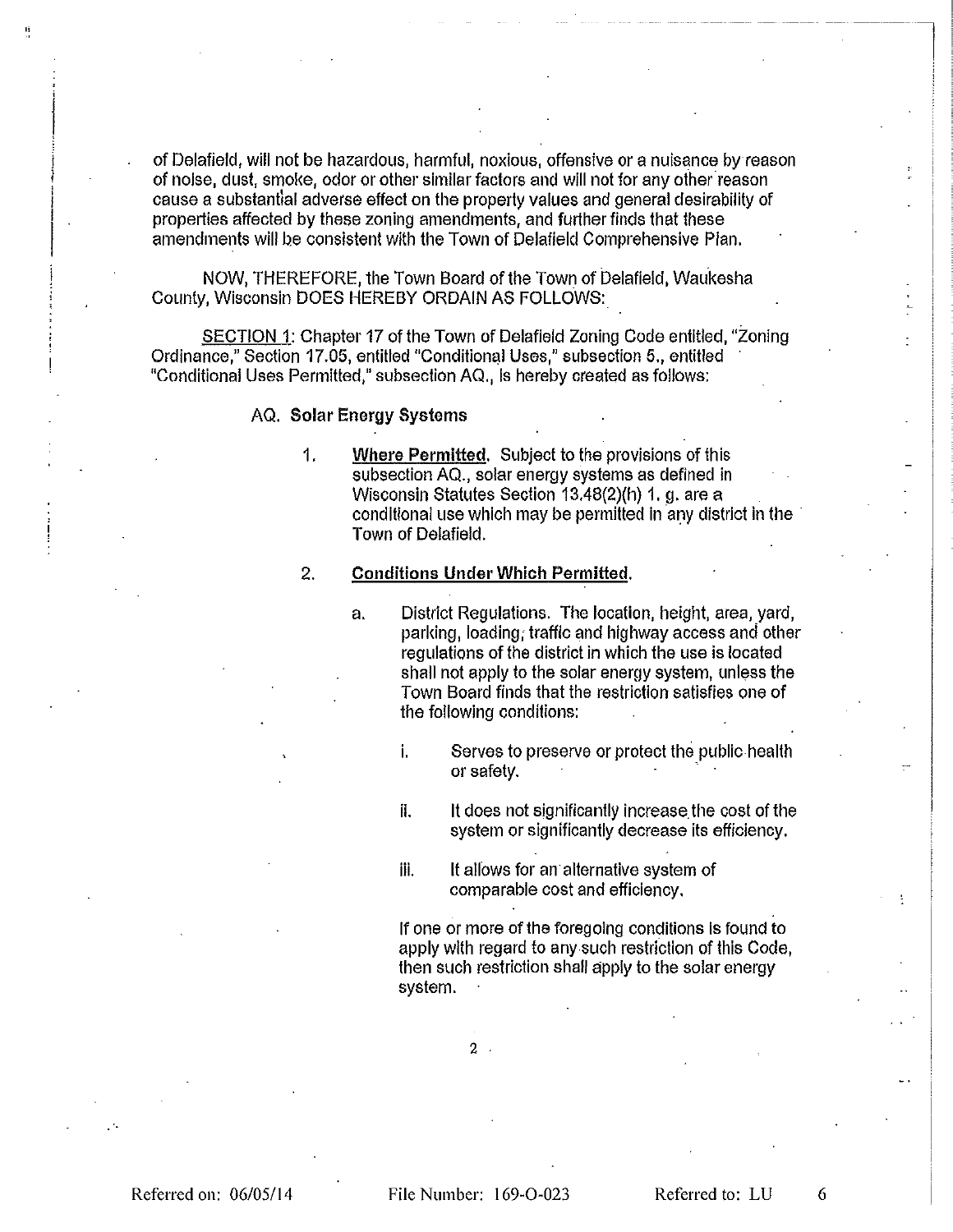- $b.$ Other Conditions. The Town Plan Commission may recommend, and the Town Board may require compliance with such other conditions as may be deemed necessary in the specific situation, provided that any such restriction imposed must be found to meet one of the following conditions:
	- Î. Serves to preserve or protect the public health or safety.
	- It does not significantly increase the cost of the ÏL. system or significantly decrease its efficiency.
	- iii. It allows for an alternative system of comparable cost and efficiency.

SECTION 2: Chapter 17 of the Town of Delafield Zoning Code entitled, "Zoning Ordinance," Section 17.06, entitled "Accessory Uses, Accessory Buildings and Other Structures," subsection 4., entitled "Structures Other Than Buildings," subsection H., entitled "Special Use Structures," subsection 3., entitled "Types of Special Uses," subsection a., entitled "Solar Energy Conversion System," is hereby repealed.

> a. Solar Energy Conversion System. Such as "active" or "passive" solar collection and heating systems.

#### SECTION 3: SEVERABILITY.

The several sections of this ordinance are declared to be severable. If any section or portion thereof shall be declared by a court of competent jurisdiction to be invalid, unlawful or unenforceable, such decision shall apply only to the specific section or portion thereof directly specified in the decision, and shall not affect the validity of any other provisions, sections or portions thereof of the ordinance. The remainder of the ordinance shall remain in full force and effect. Any other ordinances whose terms are in conflict with the provisions of this ordinance are hereby repealed as to those terms that conflict.

#### SECTION 4: EFFECTIVE DATE.

This ordinance shall take effect immediately upon passage and posting or publication as provided by law.

3

 $\overline{7}$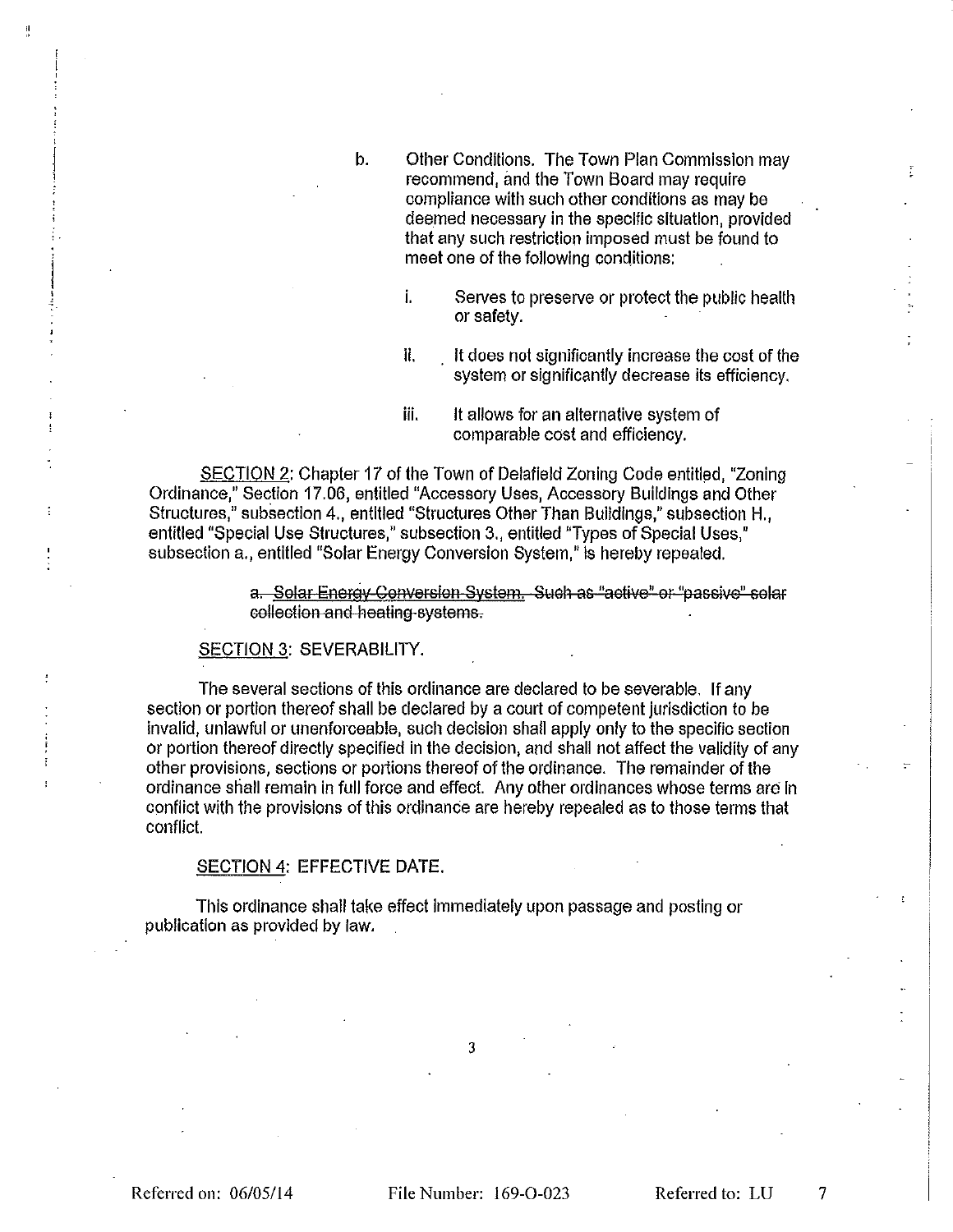| Dated this $\beta5$ aay of March |  |  |
|----------------------------------|--|--|
|                                  |  |  |

TOWN OF DELAFIELD

Paul L. Kanter, Town Chair

ATTEST:

 $\frac{1}{2}$ 

Mau Mary Elsner, Town Clerk

Published and/or posted this \_\_\_\_\_ day of  $\sim$  2014.

L:\MyFiles\Ordinance\Solar Energy Systems Ord.TOD.revised.01-09-14

4

Referred on: 06/05/14

Referred to: LU

 $\bf 8$